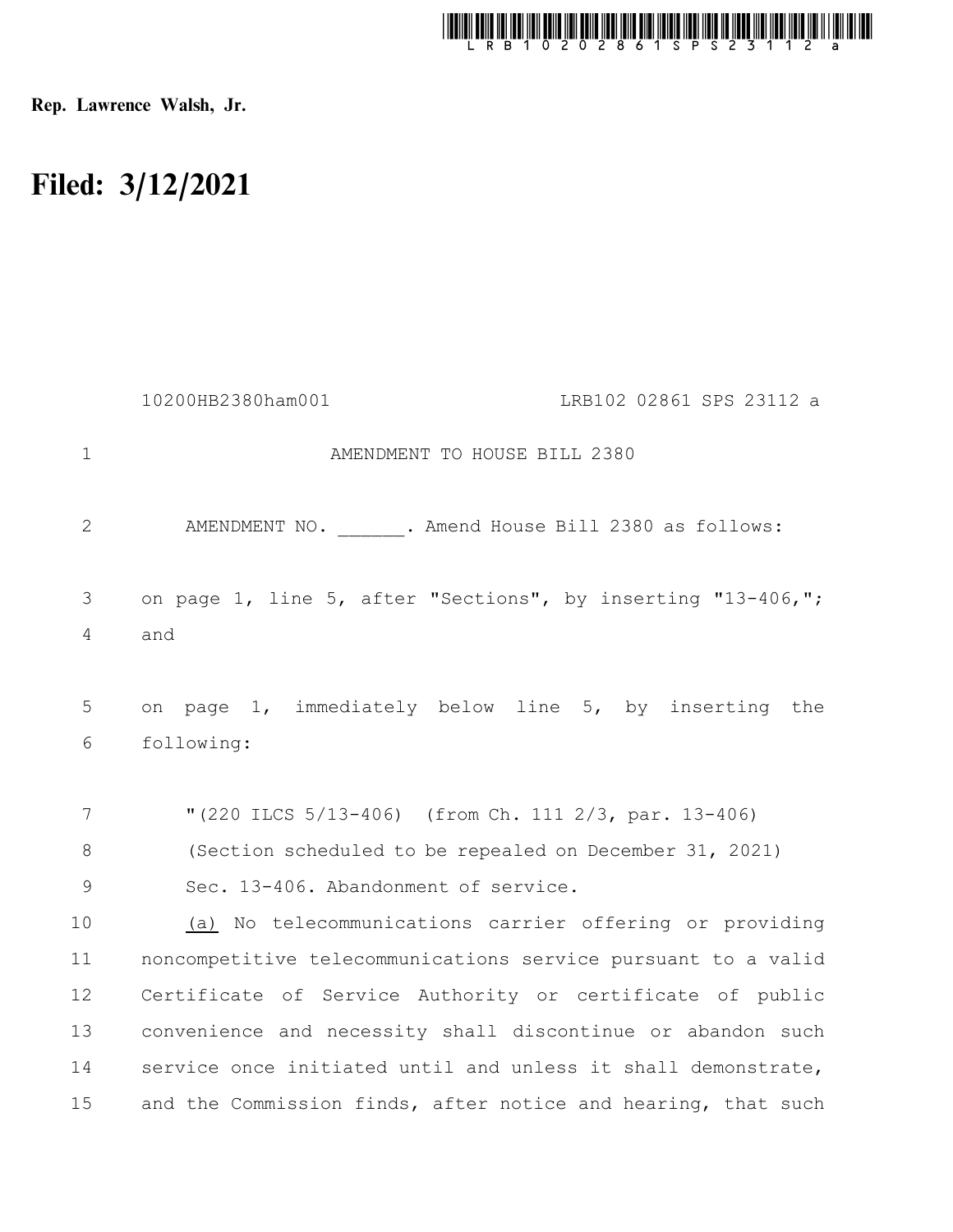10200HB2380ham001 -2- LRB102 02861 SPS 23112 a

discontinuance or abandonment will not deprive customers of any necessary or essential telecommunications service or access thereto and is not otherwise contrary to the public interest. No telecommunications carrier offering or providing competitive telecommunications service shall completely discontinue or abandon such service to an identifiable class or group of customers once initiated except upon 60 days notice to the Commission and affected customers. The Commission may, upon its own motion or upon complaint, investigate the proposed discontinuance or abandonment of a competitive telecommunications service and may, after notice and hearing, prohibit such proposed discontinuance or abandonment if the Commission finds that it would be contrary to the public interest. If the Commission does not provide notice of a hearing within 60 calendar days after the notification or holds a hearing and fails to find that the proposed discontinuation or abandonment would be contrary to the public interest, the provider may discontinue or abandon such service after providing at least 30 days' days notice to affected customers. This Section does not apply to a Large Electing Provider proceeding under Section 13-406.1. 1 2 3 4 5 6 7 8 9 10 11 12 13 14 15 16 17 18 19 20 21

(b) A Small Electing Provider may choose to cease offering or providing a telecommunications service pursuant to either this Section or Section 13-406.1 of this Act in the same manner as a Large Electing Provider. A Small Electing Provider that elects to cease offering or providing a telecommunications 22 23 24 25 26